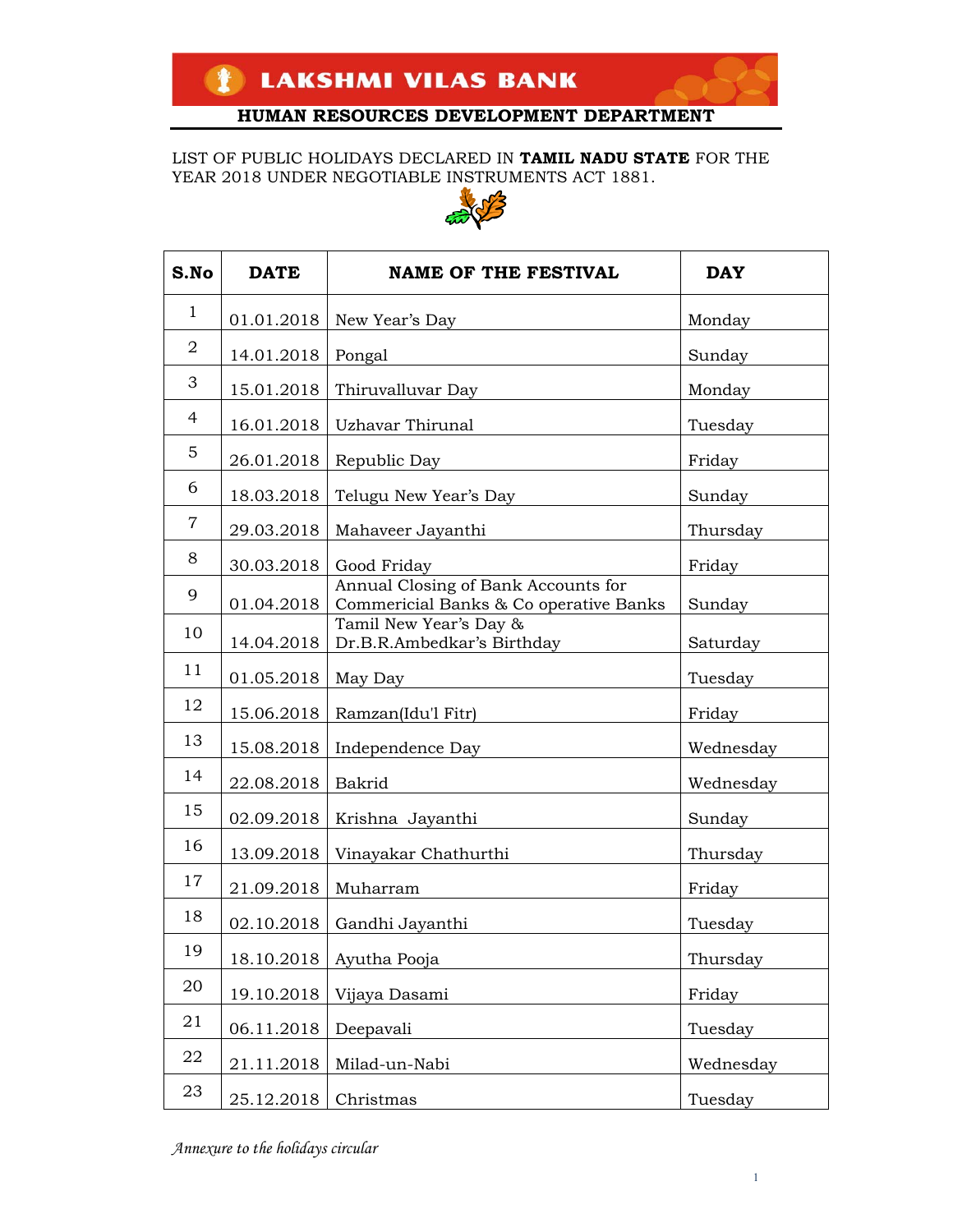LIST OF PUBLIC HOLIDAYS DECLARED IN **PUDUCHERRY & KARAIKAL**  FOR THE YEAR 2018 UNDER NEGOTIABLE INSTRUMENTS ACT 1881.



| S.No           | <b>DATE</b> | <b>NAME OF THE FESTIVAL</b>                                     | <b>DAY</b> |
|----------------|-------------|-----------------------------------------------------------------|------------|
| $\mathbf 1$    | 01.01.2018  | New Year Day                                                    | Monday     |
| $\overline{2}$ | 15.01.2018  | Thiruvalluvar Day/ Mattu Pongal                                 | Monday     |
| 3              | 26.01.2018  | Republic Day                                                    | Friday     |
| $\overline{4}$ | 30.03.2018  | Good Friday                                                     | Friday     |
| 5              | 01.04.2018  | Annual Closing of Bank Accounts                                 | Sunday     |
| 6              | 01.05.2018  | May Day                                                         | Tuesday    |
| $\overline{7}$ | 15.06.2018  | Ramzan (Id-ul-Fitr)*                                            | Friday     |
| 8              | 15.08.2018  | Independence Day                                                | Wednesday  |
| 9              | 16.08.2018  | De jure Transfer Day                                            | Thursday   |
| 10             | 22.08.2018  | Bakrid (Id-ul-Adha)*                                            | Wednesday  |
| 11             | 13.09.2018  | Vinayagar Chathurthi                                            | Thursday   |
| 12             | 02.10.2018  | Gandhi Jayanthi                                                 | Tuesday    |
| 13             | 18.10.2018  | Saraswathi Pooja/Ayudha Pooja                                   | Thursday   |
| 14             | 01.11.2018  | Puducherry Liberation Day                                       | Thursday   |
| 15             | 06.11.2018  | Deepavali                                                       | Tuesday    |
| 16             | 21.11.2018  | Meelad-Un-Nabi-or Id-E-Milad (Birthday of<br>Prophet Mohammad)* | Wednesday  |
| 17             | 25.12.2018  | Christmas                                                       | Tuesday    |

\* **Subject to change depending on the appearance of the Moon.** 

Note : The following festivals which fall on Saturday & Sunday during the year, 2018 have been excluded from the holiday list: 1 14.01.2018 Pongal Sunday 2 14.04.2018 Tamil New Year's Day Saturday Dr. Ambedkar's Birthday

Vishu – Ist Day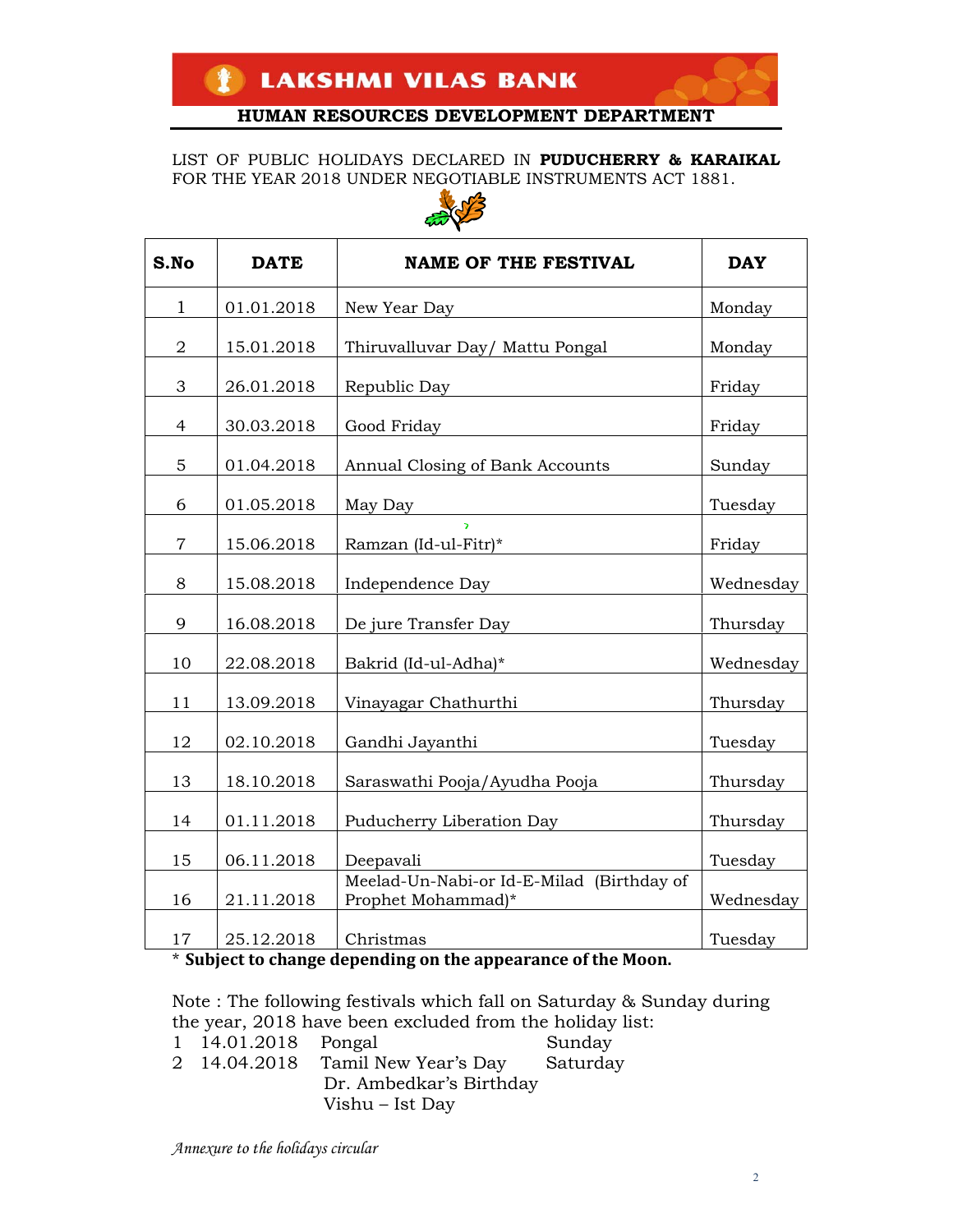LIST OF PUBLIC HOLIDAYS DECLARED IN **TELANGANA STATE** FOR THE YEAR 2018 UNDER NEGOTIABLE INSTRUMENTS ACT 1881



| an V         |             |                                                          |            |
|--------------|-------------|----------------------------------------------------------|------------|
| S.No         | <b>DATE</b> | <b>NAME OF THE FESTIVAL</b>                              | <b>DAY</b> |
| $\mathbf{1}$ | 15.01.2018  | Sankranti/Pongal                                         | Monday     |
| 2            | 26.01.2018  | Republic Day                                             | Friday     |
| 3            | 13.02.2018  | Maha Sivarathri                                          | Tuesday    |
| 4            | 01.03.2018  | Holi                                                     | Thursday   |
| 5            | 18.03.2018  | Ugadi                                                    | Sunday     |
| 6            | 26.03.2018  | Sri Rama Navami                                          | Monday     |
| 7            | 30.03.2018  | Good Friday                                              | Friday     |
| 8            | 01.04.2018  | Annual Closing of Accounts Day                           | Sunday     |
| 9            | 05.04.2018  | Babu Jagjivan Ram's Birthday                             | Thursday   |
| 10           | 14.04.2018  | Dr.B.R.Ambedkar's Birthday                               | Saturday   |
| 11           | 01.05.2018  | May Day                                                  | Tuesday    |
| 12           | 16.06.2018  | Ramzan (Id-Ul-Fitr)*                                     | Saturday   |
| 13           | 15.08.2018  | Independence Day                                         | Wednesday  |
| 14           | 22.08.2018  | Eidul Azha (Bakrid)*                                     | Wednesday  |
| 15           | 03.09.2018  | Sri Krishna Astami                                       | Monday     |
| 16           | 13.09.2018  | Vinayaka Chavithi                                        | Thursday   |
| 17           | 21.09.2018  | Shahadat Imam Hussain (A.S)<br>10th Moharam, 1493 Hijri* | Friday     |
| 18           | 02.10.2018  | Mahatma Gandhi Jayanthi                                  | Tuesday    |
| 19           | 17.10.2018  | Durgashtami                                              | Wednesday  |
| 20           | 18.10.2018  | Vijaya Dasami                                            | Thursday   |
| 21           | 07.11.2018  | Deepavali                                                | Wednesday  |
| 22           | 21.11.2018  | Eid Miladun Nabi*                                        | Wednesday  |
| 23           | 23.11.2018  | Karthika Purnima Gurunanak's<br>Birthday                 | Friday     |
| 24           | 25.12.2018  | Christmas                                                | Tuesday    |

\* **Subject to change depending on the appearance of the Moon.**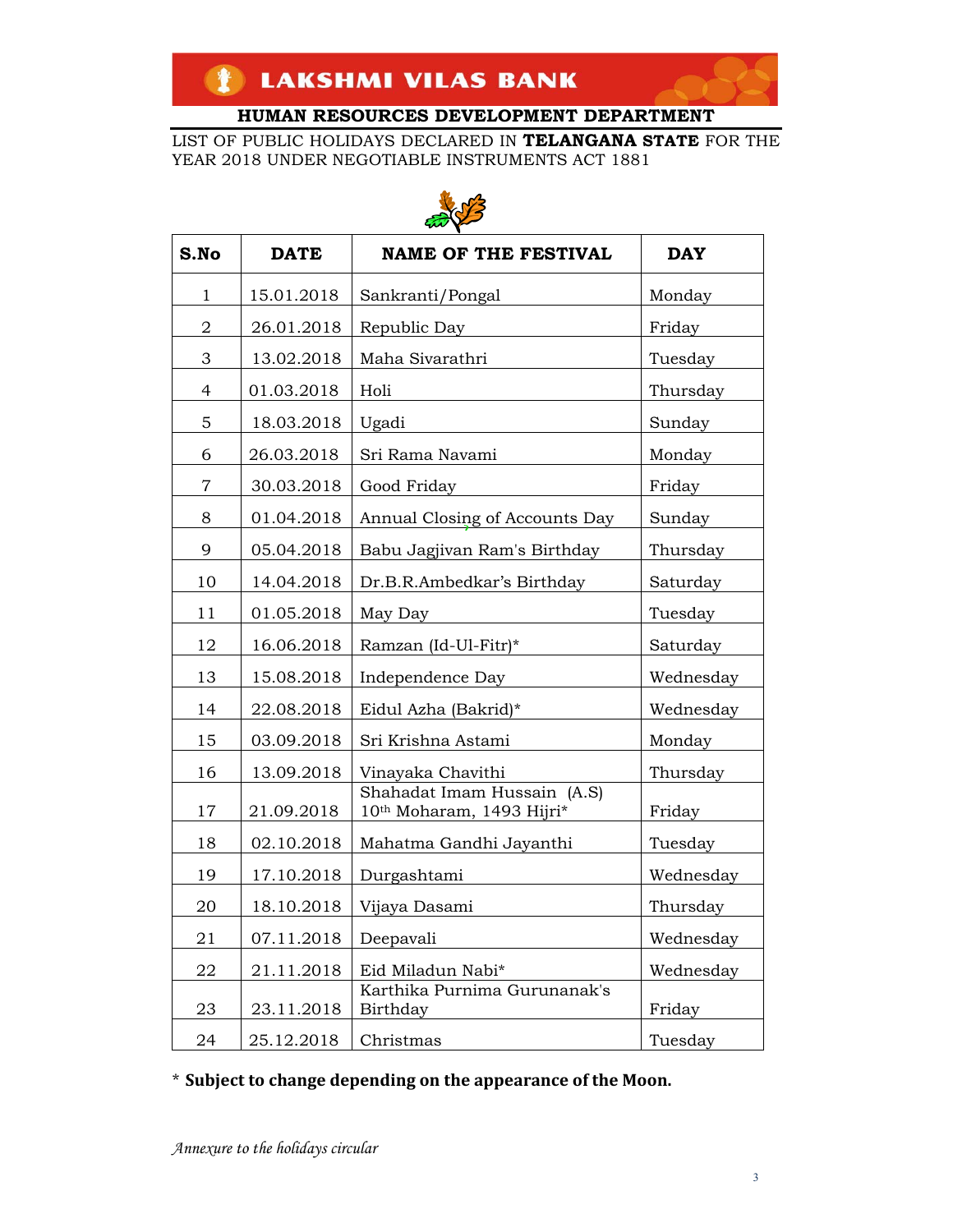LIST OF PUBLIC HOLIDAYS DECLARED IN **ANDHRA PRADESH STATE**  FOR THE YEAR 2018 UNDER NEGOTIABLE INSTRUMENTS ACT 1881



|                | in V        |                                |            |  |
|----------------|-------------|--------------------------------|------------|--|
| S.No           | <b>DATE</b> | NAME OF THE FESTIVAL           | <b>DAY</b> |  |
| $\mathbf{1}$   | 14.01.2018  | Bhogi                          | Sunday     |  |
| $\overline{2}$ | 15.01.2018  | Sankranti/Pongal               | Monday     |  |
| 3              | 26.01.2018  | Republic Day                   | Friday     |  |
| 4              | 13.02.2018  | Maha Shivaratri                | Tuesday    |  |
| 5              | 02.03.2018  | Holi                           | Friday     |  |
| 6              | 18.03.2018  | Ugadi                          | Sunday     |  |
| 7              | 25.03.2018  | Sri Rama Navami                | Sunday     |  |
| 8              | 30.03.2018  | Good Friday                    | Friday     |  |
| 9              | 01.04.2018  | Annual Closing of Accounts Day | Sunday     |  |
| 10             | 05.04.2018  | Babu Jagjivan Ram's Birthday   | Thursday   |  |
| 11             | 14.04.2018  | Dr.B.R.Ambedkar's Birthday     | Saturday   |  |
| 12             | 01.05.2018  | May Day                        | Tuesday    |  |
| 13             | 16.06.2018  | Ramzan (Id-Ul-Fitr)*           | Saturday   |  |
| 14             | 15.08.2018  | Independence Day               | Wednesday  |  |
| 15             | 22.08.2018  | Bakrid (Id-Ul-Azha)            | Wednesday  |  |
| 16             | 13.09.2018  | Vinayaka Chavithi              | Thursday   |  |
| 17             | 02.10.2018  | Mahatma Gandhi Jayanthi        | Tuesday    |  |
| 18             | 17.10.2018  | Durgashtami                    | Wednesday  |  |
| 19             | 18.10.2018  | Vijaya Dasami /Dussehra        | Thursday   |  |
| 20             | 07.11.2018  | Deepavali                      | Wednesday  |  |
| 21             | 21.11.2018  | Eid Miladun Nabi*              | Wednesday  |  |
| 22             | 25.12.2018  | Christmas                      | Tuesday    |  |

\* **Subject to change depending on the appearance of the Moon.**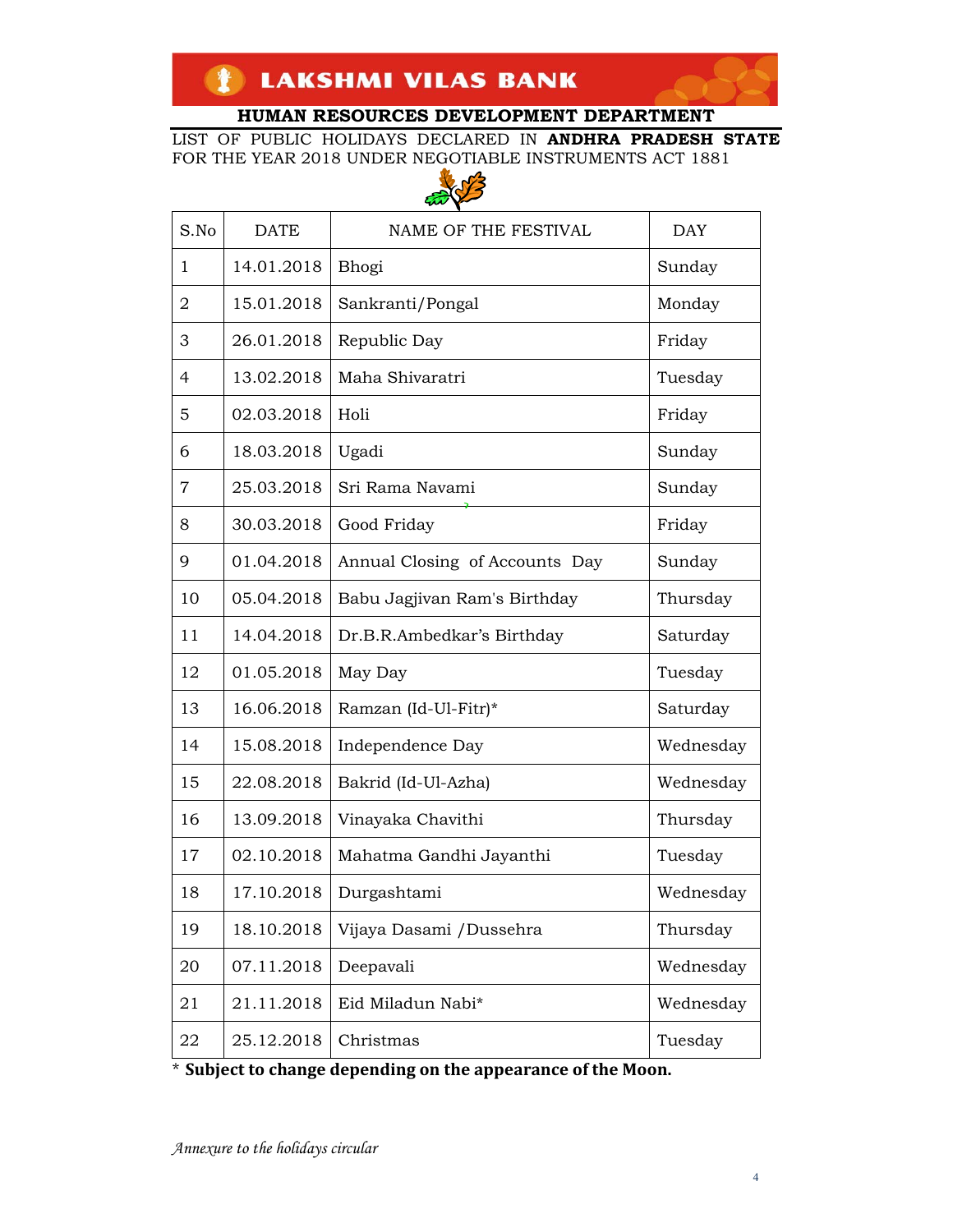LIST OF PUBLIC HOLIDAYS DECLARED IN **KARNATAKA STATE** FOR THE YEAR 2018 UNDER NEGOTIABLE INSTRUMENTS ACT 1881



| S.No                      | <b>DATE</b> | $\omega$<br><b>NAME OF THE FESTIVAL</b>    | <b>DAY</b> |
|---------------------------|-------------|--------------------------------------------|------------|
|                           |             |                                            |            |
| 1                         | 15.01.2018  | Uttarayana Punya Kaala Sankranthi Festival | Monday     |
| 2                         | 26.01.2018  | Republic Day                               | Friday     |
| $\ensuremath{\mathsf{3}}$ | 13.02.2018  | Maha Shivaratri                            | Tuesday    |
| $\overline{4}$            | 29.03.2018  | Mahaveera Jayanthi                         | Thursday   |
| $\mathbf 5$               | 30.03.2018  | Good Friday                                | Friday     |
| 6                         | 18.04.2018  | Basava Jayanthi                            | Wednesday  |
| 7                         | 01.05.2018  | May Day                                    | Tuesday    |
| 8                         | 16.06.2018  | Khutba-e-Ramzan                            | Saturday   |
| 9                         | 15.08.2018  | Independence Day                           | Wednesday  |
| 10                        | 22.08.2018  | Bakrid                                     | Wednesday  |
| 11                        | 13.09.2018  | Varasiddhi Vinayaka Vrata                  | Thursday   |
| 12                        | 24.08.2018  | Huthri Festival *                          | Saturday   |
| 13                        | 21.09.2018  | Last day of Moharrum                       | Friday     |
| 14                        | 02.10.2018  | Mahatma Gandhi Jayanthi                    | Tuesday    |
| 15                        | 08.10.2018  | Mahalaya Amavasye                          | Monday     |
| 16                        | 18.10.2018  | Maha Navami, Ayudhapooja                   | Thursday   |
| 17                        | 19.10.2018  | Vijaya Dasami                              | Friday     |
| 18                        | 24.10.2018  | Maharishi Valmiki Jayanthi                 | Wednesday  |
| 19                        | 01.11.2018  | Kannada Rajyothsava                        | Thursday   |
| 20                        | 06.11.2018  | Naraka Chaturdashi                         | Tuesday    |
| 21                        | 08.11.2018  | Balipadyami, Deepavali                     | Thursday   |
| 22                        | 21.11.2018  | Idd - Meelad                               | Wednesday  |
| 23                        | 26.11.2018  | Kanakadasa Jayanthi                        | Monday     |
| 24                        | 25.12.2018  | Christmas Dav                              | Tuesday    |

\*Applicable only for kodagu District .

Note :The following festivals which fall on Saturday & Sunday during the year, 2018 have been excluded from the holiday list:

| 1.18.03.2018 Chandramana Ugadi       | Sunday   |
|--------------------------------------|----------|
| 2.14.04.2018 Dr. Ambedkar's Jayanthi | Saturday |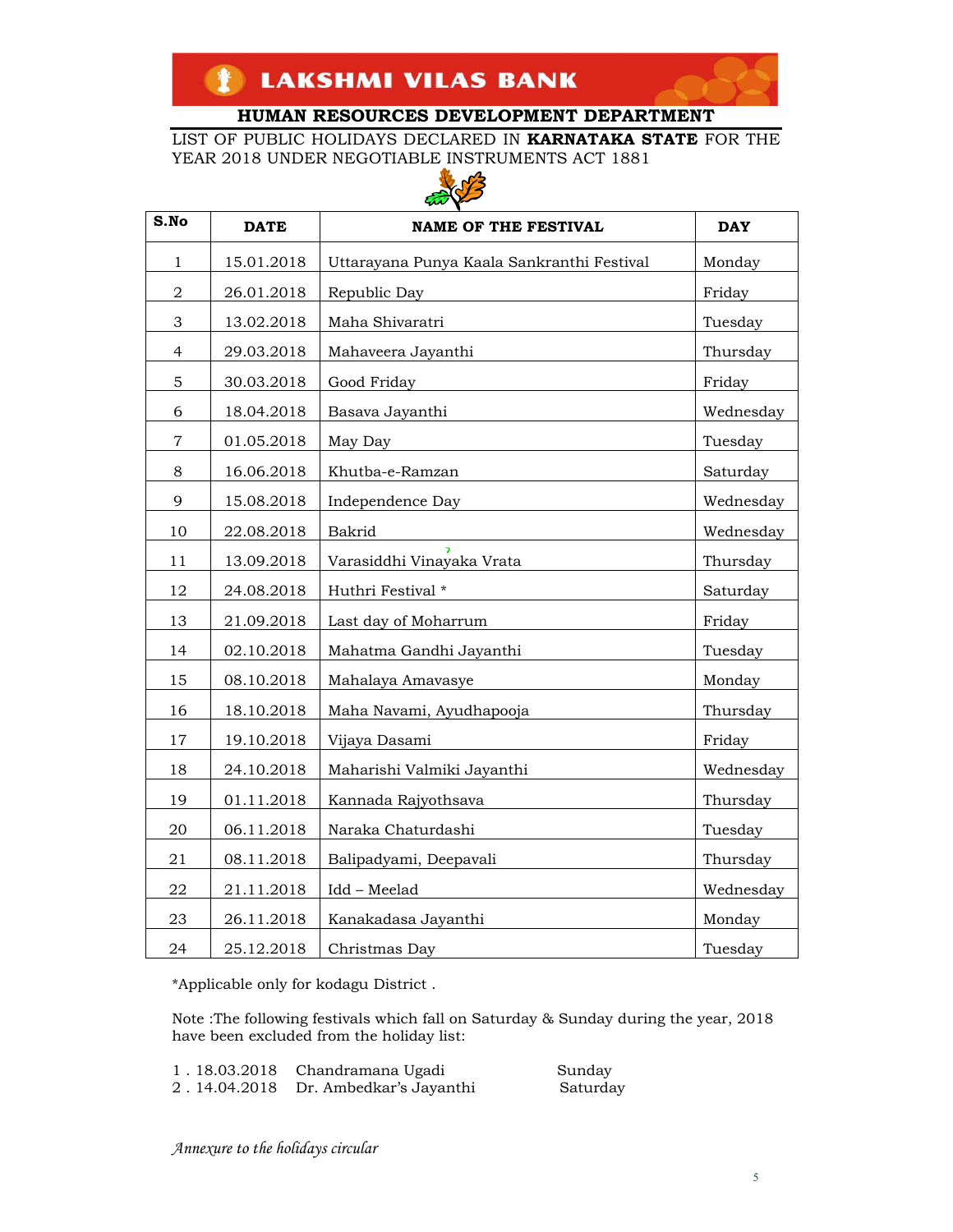LIST OF PUBLIC HOLIDAYS DECLARED IN **GUJARAT STATE** FOR THE YEAR 2018 UNDER NEGOTIABLE INSTRUMENTS ACT 1881



| S.No           | <b>DATE</b> | <b>NAME OF THE FESTIVAL</b>    | <b>DAY</b> |
|----------------|-------------|--------------------------------|------------|
| $\mathbf{1}$   | 26.01.2018  | Republic Day                   | Friday     |
| $\overline{2}$ | 13.02.2018  | Maha Shivratri                 | Tuesday    |
| 3              | 02.03.2018  | Holi 2nd day – Dhuleti         | Friday     |
| $\overline{4}$ | 16.06.2018  | Ramzan-Id (Id-UI-Fitra)        | Saturday   |
| 5              | 15.08.2018  | Independence Day               | Wednesday  |
| 6              | 17.08.2018  | Parsi Newyear (Pateti)         | Friday     |
| $\overline{7}$ | 22.08.2018  | Bakrid- Id (Eid-al-Adha)       | Wednesday  |
| 8              | 03.09.2018  | Janmashtami                    | Monday     |
| 9              | 13.09.2018  | Samvantsari (Chaturthi Paksha) | Thursday   |
| 10             | 21.09.2018  | Muharram (Ashura)              | Friday     |
| 11             | 02.10.2018  | Mahatma Gandhi's Birthday      | Tuesday    |
| 12             | 18.10.2018  | Dusshera (Vijaya Dashmi)       | Thursday   |
| 13             | 07.11.2018  | Diwali                         | Wednesday  |
| 14             | 08.11.2018  | Vikram Samvat New Year Day     | Thursday   |
| 15             | 21.11.2018  | Id-e-Miladunnabi               | Wednesday  |
| 16             | 25.12.2018  | Christmas                      | Tuesday    |

Note : The following days have not been notified as General Holiday as they fall on Saturday & Sunday.

| 1. | 14.01.2018 | Makar Sankranti                        | Sunday   |
|----|------------|----------------------------------------|----------|
| 2. | 18.03.2018 | Cheti Chand                            | Sunday   |
| 3. | 25.03.2018 | Shree Ram Navmi                        | Sunday   |
| 4. | 01.04.2018 | Annual Closing Of Bank Accounts Sunday |          |
| 5. | 14.04.2018 | Dr. Ambedkar's birthday                | Saturday |
| 6. | 26.08.2018 | Raksha Bandhan                         | Sunday   |
|    |            |                                        |          |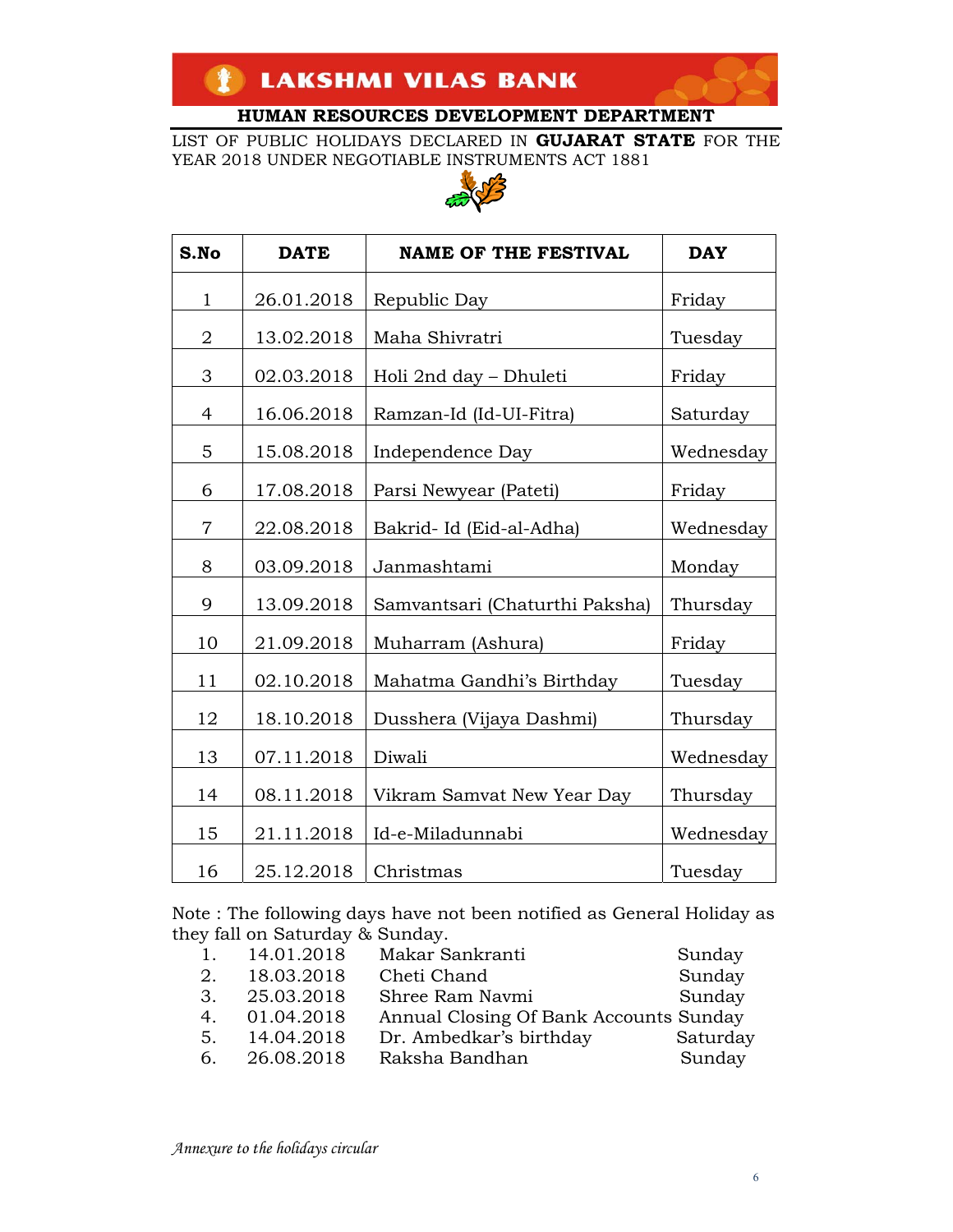LIST OF PUBLIC HOLIDAYS DECLARED IN **KERALA STATE** FOR THE YEAR 2018 UNDER NEGOTIABLE INSTRUMENTS ACT 1881



| S.No           | <b>DATE</b> | <b>NAME OF THE FESTIVAL</b>                                        | <b>DAY</b> |
|----------------|-------------|--------------------------------------------------------------------|------------|
| 1              | 26.01.2018  | Republic Day                                                       | Friday     |
| $\overline{2}$ | 13.02.2018  | Sivarathri                                                         | Tuesday    |
| 3              | 30.03.2018  | Good Friday                                                        | Friday     |
| 4              | 01.04.2018  | Easter                                                             | Sunday     |
| 5              | 02.04.2018  | Annual Closing of Accounts of<br>Commercial and Co Operative Banks | Monday     |
| 6              | 14.04.2018  | Birthday of Dr.B.R.Ambedkar                                        | Saturday   |
| $\overline{7}$ | 15.04.2018  | Vishu                                                              | Sunday     |
| 8              | 01.05.2018  | May Day                                                            | Tuesday    |
| 9              | 15.06.2018  | Idul-Fitr*(Ramzan)                                                 | Friday     |
| 10             | 15.08.2018  | Independence Day                                                   | Wednesday  |
| 11             | 22.08.2018  | Idul-Ad'ha*(Bakrid)                                                | Wednesday  |
| 12             | 24.08.2018  | First Onam                                                         | Friday     |
| 13             | 25.08.2018  | Thiruvonam                                                         | Saturday   |
| 14             | 27.08.2018  | Sree Narayana Guru Jayanthi                                        | Monday     |
| 15             | 21.09.2018  | Sree Narayana Guru Samadhi Day                                     | Friday     |
| 16             | 02.10.2018  | Gandhi Jayanthi                                                    | Tuesday    |
| 17             | 18.10.2018  | Mahanavami                                                         | Thursday   |
| 18             |             | 19.10.2018   Vijayadasami                                          | Friday     |
| 19             | 06.11.2018  | Deepavali                                                          | Tuesday    |
| 20             | 20.11.2018  | Milad-I-sherif*(Birthday of Prophet<br>Muhammed)                   | Tuesday    |
| 21             | 25.12.2018  | Christmas                                                          | Tuesday    |

\* **Subject to change depending on the appearance of the Moon.**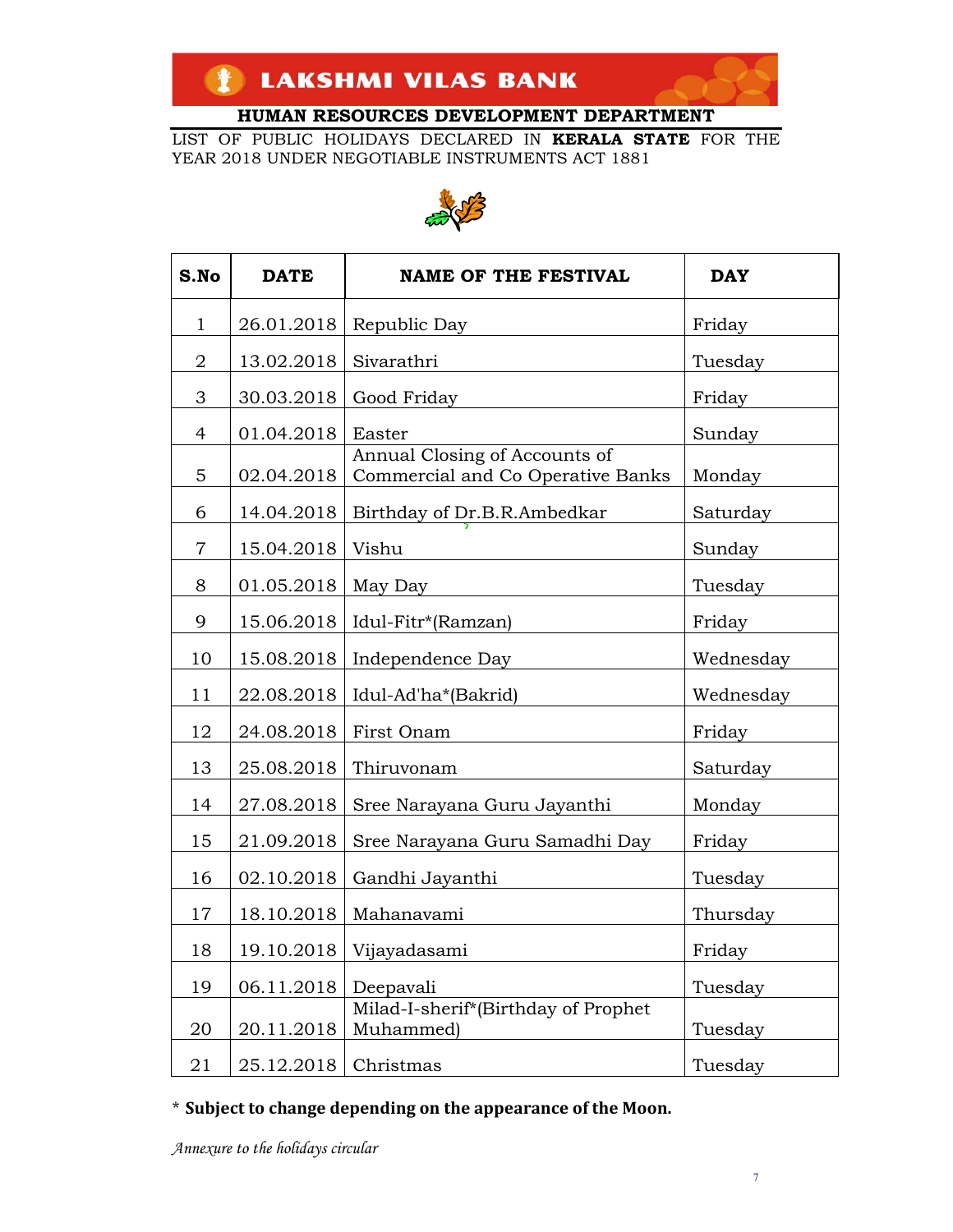LIST OF PUBLIC HOLIDAYS DECLARED IN **MADHYA PRADESH STATE** FOR THE YEAR 2018 UNDER NEGOTIABLE INSTRUMENTS ACT 1881



| S.No           | <b>DATE</b> | <b>NAME OF THE FESTIVAL</b>     | <b>DAY</b> |
|----------------|-------------|---------------------------------|------------|
| 1              | 26.01.2018  | Republic Day                    | Friday     |
| $\overline{2}$ | 14.02.2018  | Mahashivrathri                  | Wednesday  |
| 3              | 02.03.2018  | Holi                            | Friday     |
| 4              | 25.03.2018  | Ramnavami                       | Sunday     |
| 5              | 29.03.2018  | Mahaveer Jayanthi               | Thursday   |
| 6              | 30.03.2018  | Good Friday                     | Friday     |
| $\overline{7}$ | 02.04.2018  | Annual Closing of Bank Accounts | Monday     |
| 8              | 30.04.2018  | Buddha Purnima                  | Monday     |
| 9              | 16.06.2018  | Ramzan(Id-ul Fitr)              | Saturday   |
| 10             | 15.08.2018  | Independence Day                | Wednesday  |
| 11             | 22.08.2018  | Idul Juha                       | Wednesday  |
| 12             | 26.08.2018  | Raksha Bandhan                  | Sunday     |
| 13             | 03.09.2018  | Janmasthami                     | Monday     |
| 14             | 02.10.2018  | Gandhi Jayanthi                 | Tuesday    |
| 15             | 19.10.2018  | Dussehra (Vijaya Dashmi)        | Friday     |
| 16             | 07.11.2018  | Deepawali                       | Wednesday  |
| 17             | 21.11.2018  | Milad-Un-Nabi                   | Wednesday  |
| 18             | 25.12.2018  | Christmas                       | Tuesday    |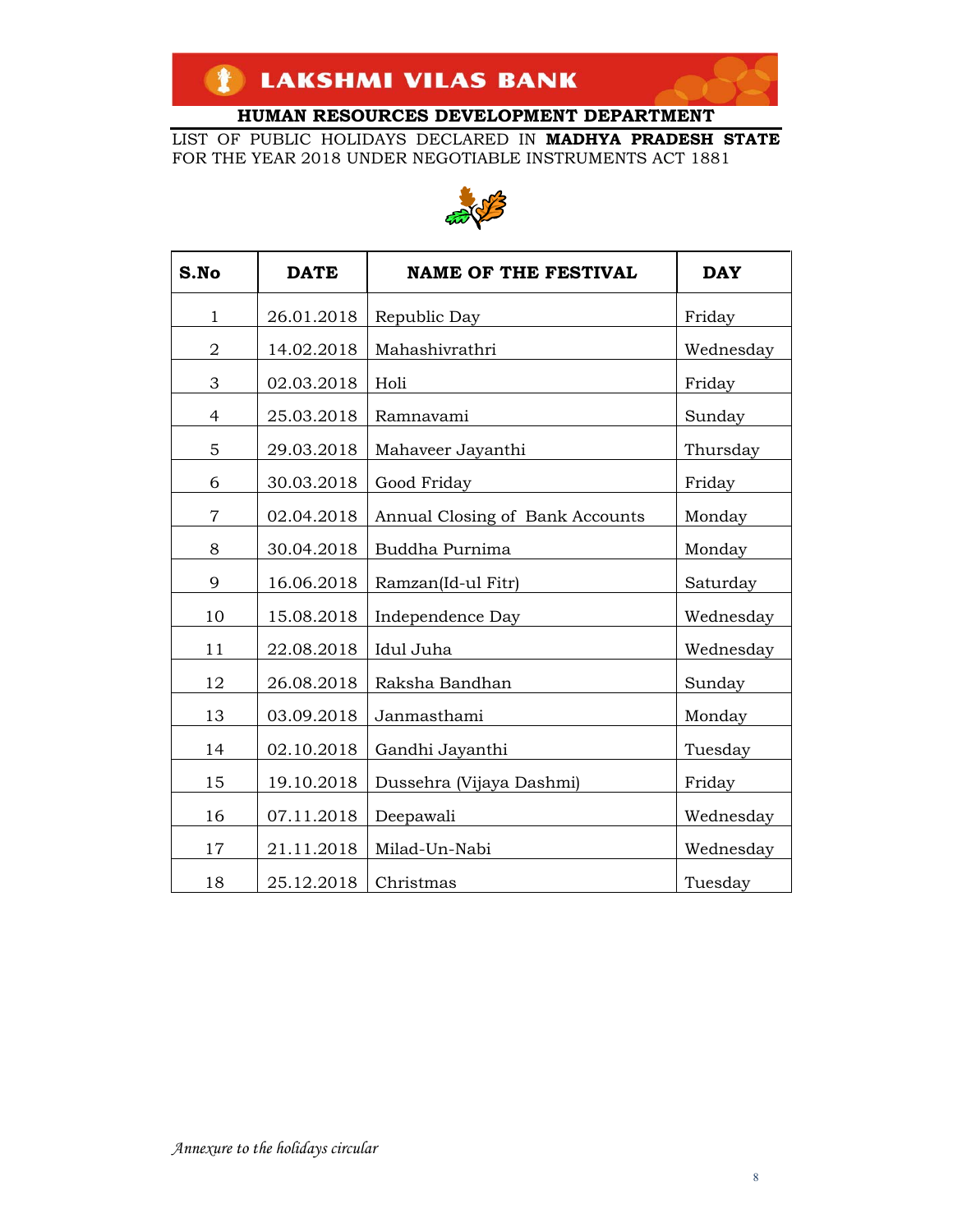LIST OF PUBLIC HOLIDAYS DECLARED IN **DELHI** FOR THE YEAR 2018 UNDER NEGOTIABLE INSTRUMENTS ACT 1881



| S.No           | <b>DATE</b> | <b>NAME OF THE FESTIVAL</b>                                   | <b>DAY</b> |
|----------------|-------------|---------------------------------------------------------------|------------|
| $\mathbf 1$    | 26.01.2018  | Republic Day                                                  | Friday     |
| $\overline{2}$ | 02.03.2018  | Holi                                                          | Friday     |
| 3              | 29.03.2018  | Mahavir Jayanti                                               | Thursday   |
| $\overline{4}$ | 30.03.2018  | Good Friday                                                   | Friday     |
| 5              | 02.04.2018  | Annual Closing of Bank Accounts                               | Monday     |
| 6              | 30.04.2018  | Buddha Purnima                                                | Monday     |
| $\overline{7}$ | 16.06.2018  | Id-ul Fitr                                                    | Saturday   |
| 8              | 15.08.2018  | Independence Day                                              | Wednesday  |
| 9              | 22.08.2018  | Id-uI-Zuha (Bakrid)                                           | Wednesday  |
| 10             | 21.09.2018  | Muharram                                                      | Friday     |
| 11             | 02.10.2018  | Mahatma Gandhi's Birthday                                     | Tuesday    |
| 12             | 19.10.2018  | Dussehra                                                      | Friday     |
| 13             | 07.11.2018  | Diwali (Deepavali)                                            | Wednesday  |
| 14             | 21.11.2018  | Milad-un-Nabi or Id-e-Milad<br>(Birthday of Prophet Mohammad) | Wednesday  |
| 15             | 23.11.2018  | Guru Nanak's Birthday                                         | Friday     |
| 16             | 25.12.2018  | Christmas Day                                                 | Tuesday    |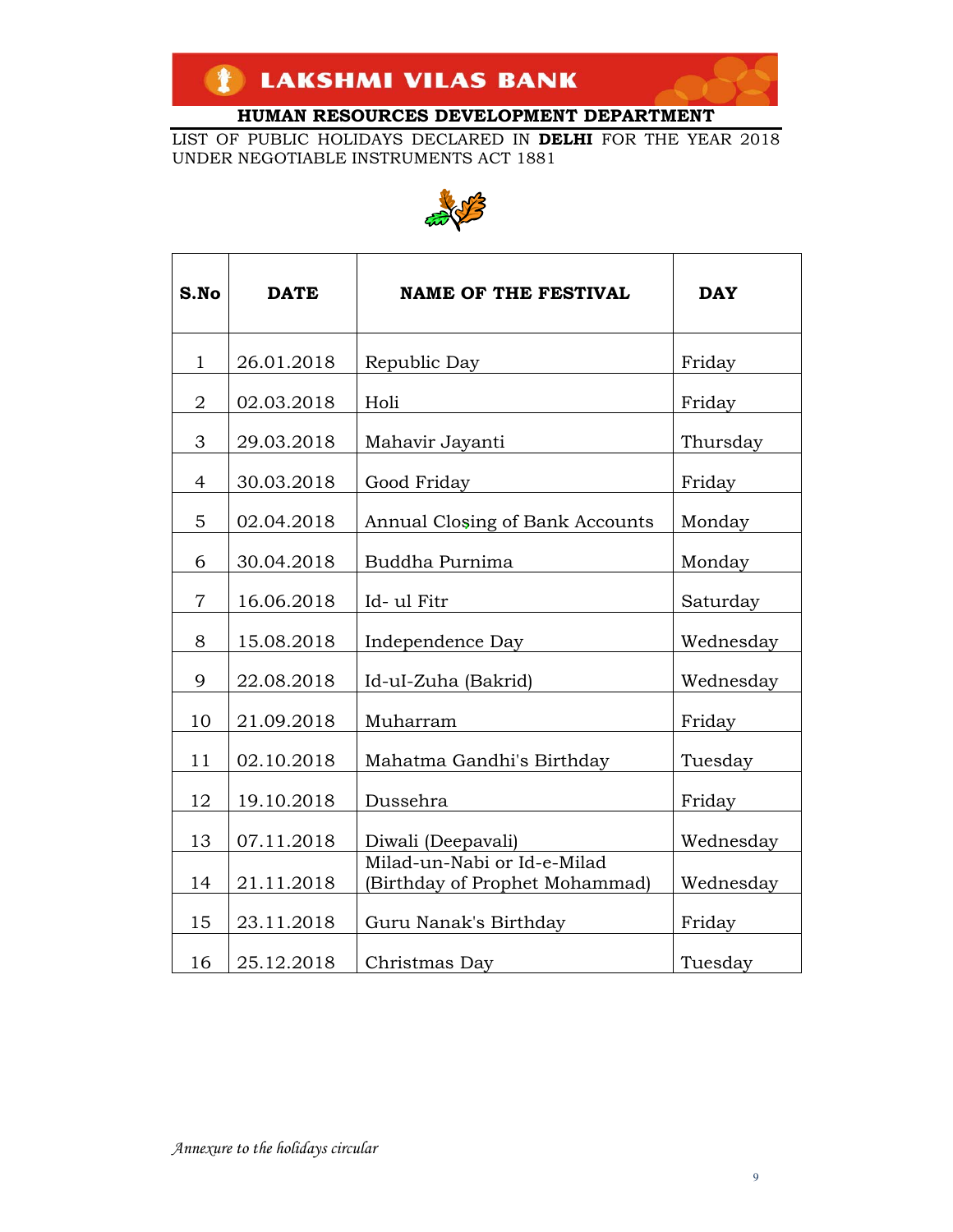LIST OF PUBLIC HOLIDAYS DECLARED IN **MAHARASHTRA STATE** FOR THE YEAR 2018 UNDER NEGOTIABLE INSTRUMENTS ACT 1881



| S.No           | <b>DATE</b> | <b>NAME OF THE FESTIVAL</b>         | <b>DAY</b> |
|----------------|-------------|-------------------------------------|------------|
| $\mathbf{1}$   | 26.01.2018  | Republic Day                        | Friday     |
| $\overline{2}$ | 13.02.2018  | Mahashivratri                       | Tuesday    |
| 3              | 19.02.2018  | Chhatrapati Shivaji Maharaj Jayanti | Monday     |
| $\overline{4}$ | 02.03.2018  | Holi (Second Day)                   | Friday     |
| 5              | 29.03.2018  | Mahavir Jayanthi                    | Thursday   |
| 6              | 30.03.2018  | Good Friday                         | Friday     |
| $\overline{7}$ | 01.04.2018  | Annual Closing of Bank Accounts     | Sunday     |
| 8              | 14.04.2018  | Dr.Babasaheb Ambedkar Jayanti       | Saturday   |
| 9              | 30.04.2018  | Buddha Pournima                     | Monday     |
| 10             | 01.05.2018  | Maharashtra Din                     | Tuesday    |
| 11             | 16.06.2018  | Ramzan Id (Id-UI-Fitr) (Shawal-1)   | Saturday   |
| 12             | 15.08.2018  | Independence Day                    | Wednesday  |
| 13             | 17.08.2018  | Parsi New Year (Shahenshahi)        | Friday     |
| 14             | 22.08.2018  | Bakri Id (Id-UI-Zua)                | Wednesday  |
| 15             | 13.09.2018  | Ganesh Chaturthi                    | Thursday   |
| 16             | 20.09.2018  | Moharum                             | Thurday    |
| 17             | 02.10.2018  | Mahatma Gandhi Jayanti              | Tuesday    |
| 18             | 18.10.2018  | Dasara                              | Thursday   |
| 19             | 07.11.2018  | Diwali Amavasaya (Laxmi Pujan)      | Wednesday  |
| 20             | 08.11.2018  | Diwali (Balipratipada)              | Thursday   |
| 21             | 21.11.2018  | Id-E-Milad                          | Wednesday  |
| 22             | 23.11.2018  | Guru Nanak Jayanti                  | Friday     |
| 23             | 25.12.2018  | Christmas                           | Tuesday    |

Note :The Following Holidays fall on Sunday.

1 18.03.2018 Gudhi Padwa Sunday

2 25.03.2018 Ram Navami Sunday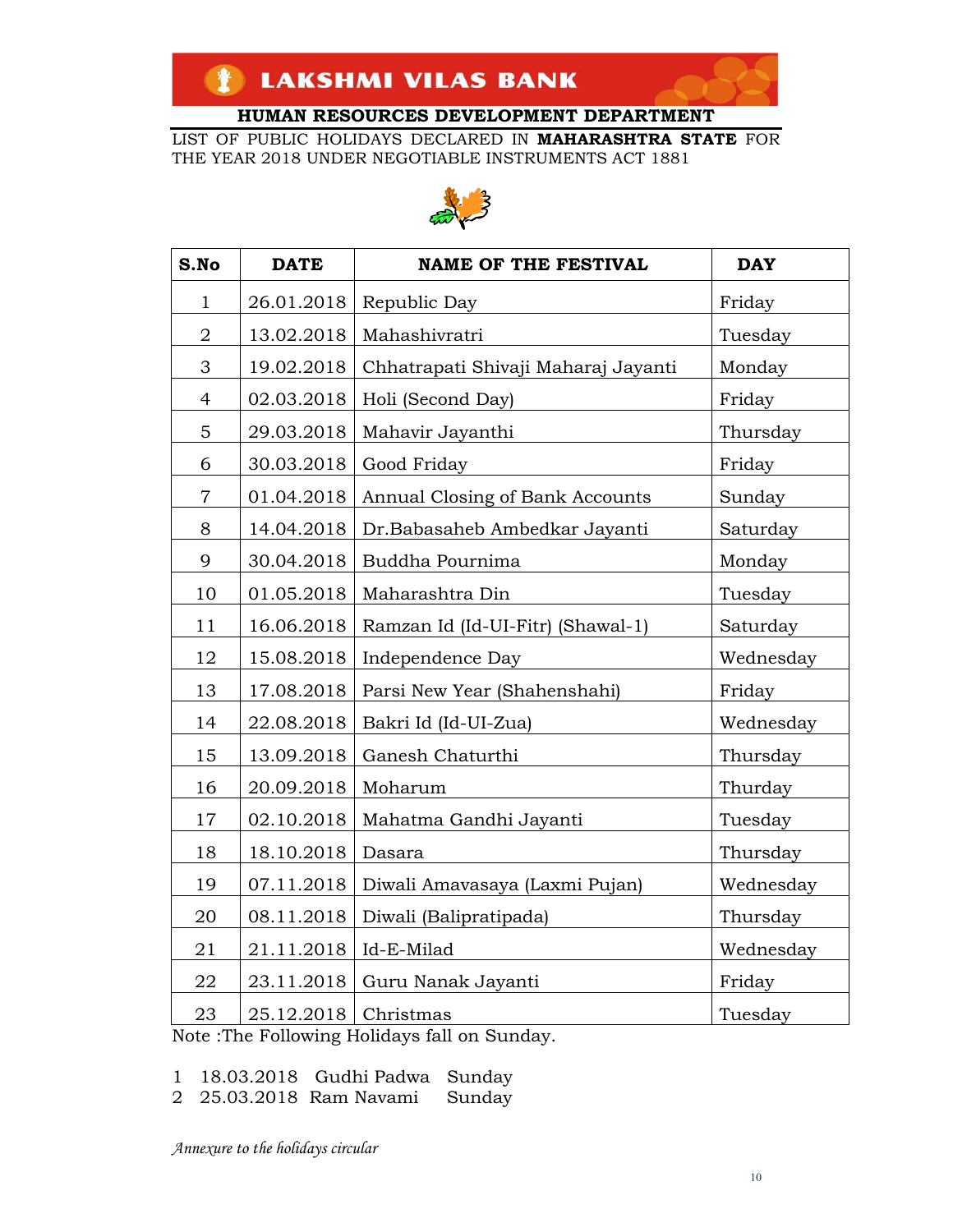LIST OF PUBLIC HOLIDAYS DECLARED IN **ODISHA STATE** FOR THE YEAR 2018 UNDER NEGOTIABLE INSTRUMENTS ACT 1881



| S.No           | <b>DATE</b> | <b>NAME OF THE FESTIVAL</b>                    | <b>DAY</b> |
|----------------|-------------|------------------------------------------------|------------|
| 1              | 22.01.2018  | Basanta Panchami/Saraswathi Puja               | Monday     |
| $\overline{2}$ | 23.01.2018  | Subash Bose Jayanti/Vir Surendrasai<br>Jayanti | Tuesday    |
| 3              | 26.01.2018  | Republic Day                                   | Friday     |
| $\overline{4}$ | 14.02.2018  | Maha Shivaratri                                | Wednesday  |
| 5              | 01.03.2018  | Dolapurnima                                    | Thursday   |
| 6              | 02.03.2018  | Holi                                           | Friday     |
| $\overline{7}$ | 05.03.2018  | Panchayatiraj Divas                            | Monday     |
| 8              | 30.03.2018  | Good Friday                                    | Friday     |
| 9              | 14.06.2018  | Pahili Raja                                    | Thursday   |
| 10             | 15.06.2018  | Raja Sankranti                                 | Friday     |
| 11             | 16.06.2018  | Id-ul-Fitre                                    | Saturday   |
| 12             | 15.08.2018  | Independence Day                               | Wednesday  |
| 13             | 22.08.2018  | ID-UL-Zuha                                     | Wednesday  |
| 14             | 13.09.2018  | Ganesh Puja                                    | Thursday   |
| 15             | 14.09.2018  | Nuakhai                                        | Friday     |
| 16             | 21.09.2018  | Moharam                                        | Friday     |
| 17             | 02.10.2018  | Gandhi Jayanthi                                | Tuesday    |
| 18             | 08.10.2018  | Mahalaya                                       | Monday     |
| 19             | 16.10.2018  | Maha Saptami                                   | Tuesday    |
| 20             | 17.10.2018  | Maha Astami                                    | Wednesday  |
| 21             | 18.10.2018  | Maha Navami                                    | Thursday   |
| 22             | 19.10.2018  | Vijaya Dasami                                  | Friday     |
| 23             | 24.10.2018  | Kumar Purnima/Maha Laxmi Puja                  | Wednesday  |
| 24             | 07.11.2018  | Diwali/Kalipuja                                | Wednesday  |
| 25             | 21.11.2018  | Birth Day of Prophet Mohammad                  | Wednesday  |
| 26             | 23.11.2018  | Rahash Purnima                                 | Friday     |
| $27\,$         | 25.12.2018  | X-Mass Day                                     | Tuesday    |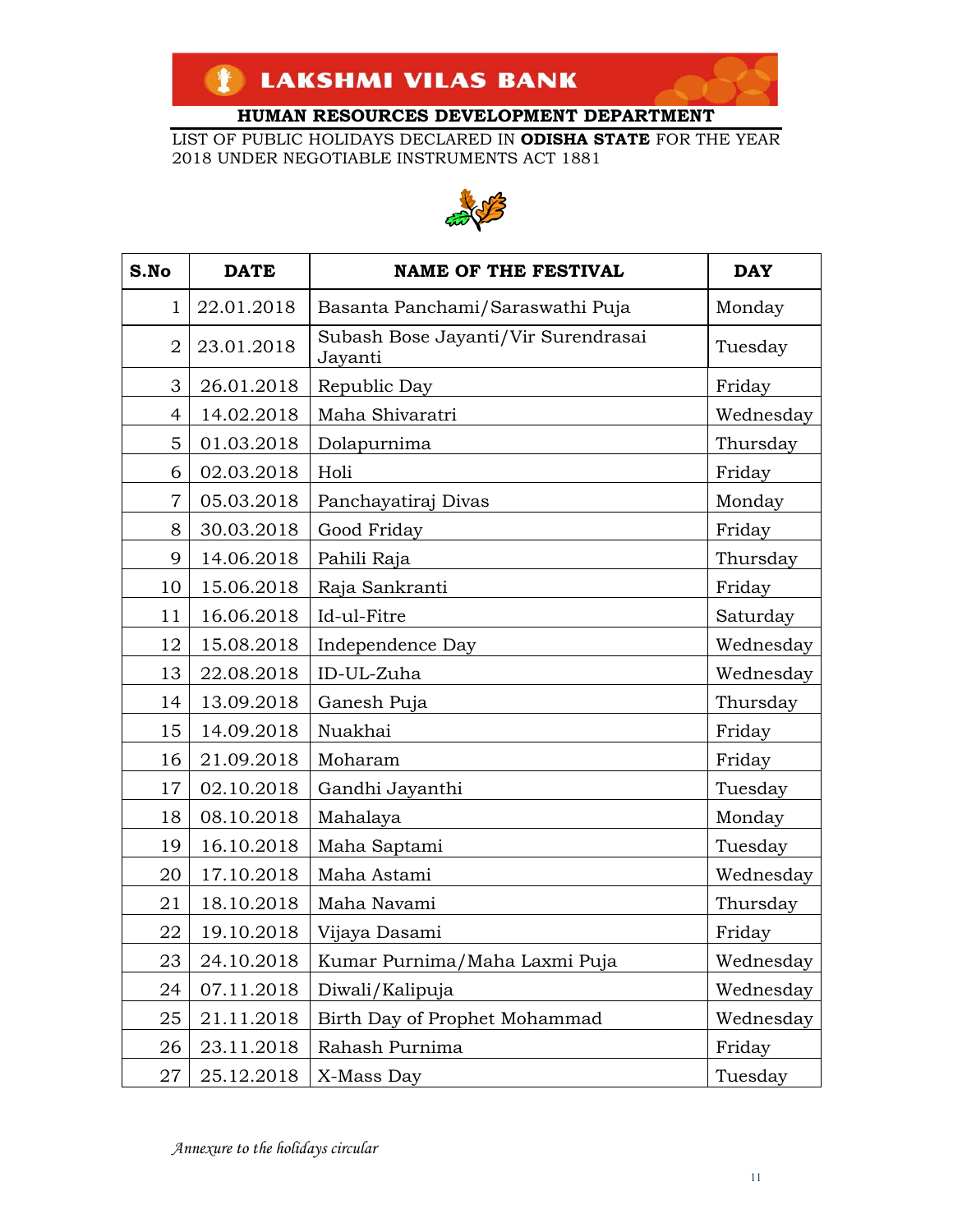LIST OF PUBLIC HOLIDAYS DECLARED IN **WEST BENGAL STATE** FOR THE YEAR 2018 UNDER NEGOTIABLE INSTRUMENTS ACT 1881



| للمكمة         |             |                                 |            |
|----------------|-------------|---------------------------------|------------|
| S.No           | <b>DATE</b> | <b>NAME OF THE FESTIVAL</b>     | <b>DAY</b> |
| $\mathbf{1}$   | 12.01.2018  | Birthday of Swami Vivekananda   | Friday     |
| $\overline{2}$ | 22.01.2018  | Saraswati Puja (Sree Panchami)  | Monday     |
| 3              | 23.01.2018  | Birthday of Netaji              | Tuesday    |
| $\overline{4}$ | 26.01.2018  | Rebulic Day                     | Friday     |
| 5              | 02.03.2018  | Doljatra                        | Friday     |
| 6              | 30.03.2018  | Good Friday                     | Friday     |
| $\overline{7}$ | 14.04.2018  | Birthday of Dr.B.R.Ambedkar     | Saturday   |
| 8              | 30.04.2018  | Buddha Purnima                  | Monday     |
| 9              | 01.05.2018  | May Day                         | Tuesday    |
| 10             | 09.05.2018  | Birthday of Rabindranath Tagore | Wednesday  |
| 11             | 16.06.2018  | Id-ul-Fitar *                   | Saturday   |
| 12             | 15.08.2018  | Independence Day                | Wednesday  |
| 13             | 22.08.2018  | Id-Ud-Zoha (Bakrid)*            | Wednesday  |
| 14             | 21.09.2018  | Muharram*                       | Friday     |
| 15             | 02.10.2018  | Birthday of Gandhiji            | Tuesday    |
| 16             | 08.10.2018  | Mahalaya                        | Monday     |
| 17             | 16.10.2018  | Durgapuja/ Saptami              | Tuesday    |
| 18             | 17.10.2018  | Durgapuja / Astami              | Wednesday  |
| 19             | 18.10.2018  | Durgapuja / Nabami              | Thursday   |
| 20             | 19.10.2018  | Durgapuja / Vijaya Dasami       | Friday     |
| 21             | 24.10.2018  | Lakshmi Puja                    | Wednesday  |
| 22             | 06.11.2018  | Kalipuja                        | Tuesday    |
| 23             | 23.11.2018  | Birthday of Guru Nanak          | Friday     |
| 24             | 25.12.2018  | Christmas Day                   | Tuesday    |

\* **Subject to change depending on the appearance of the Moon.** 

Note : The following festival which fall on Sunday during the year, 2018 has been excluded from the holiday list:

1. 15.04.2018 Bangali New Year's Day Sunday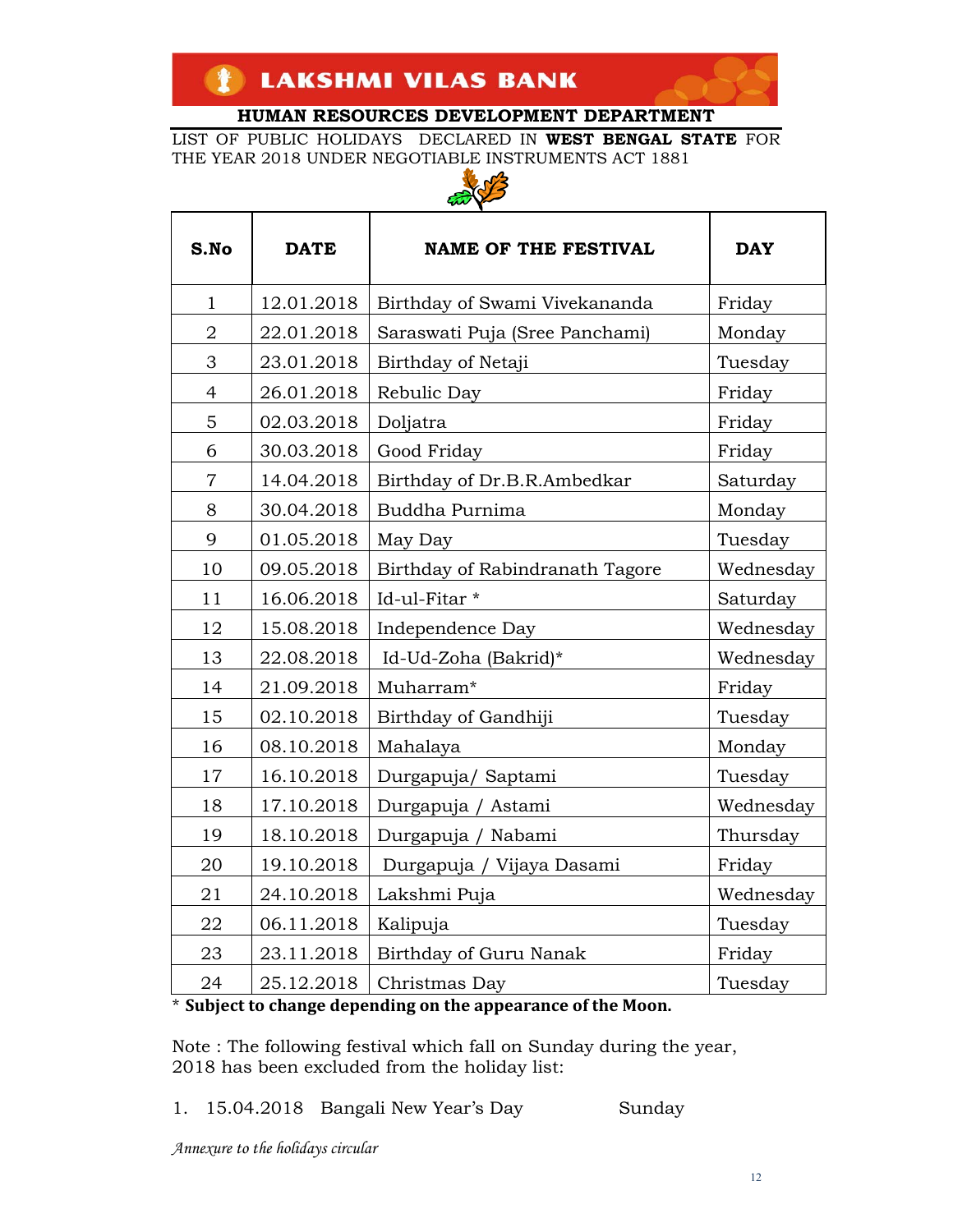LIST OF PUBLIC HOLIDAYS DECLARED IN **JHARKHAND STATE** FOR THE YEAR 2018 UNDER NEGOTIABLE INSTRUMENTS ACT 1881.



| S.No           | <b>DATE</b> | <b>NAME OF THE FESTIVAL</b> | <b>DAY</b> |  |
|----------------|-------------|-----------------------------|------------|--|
| 1              | 26.01.2018  | Republic Day                | Friday     |  |
| $\overline{2}$ | 14.02.2018  | Maha Shivratri              | Wednesday  |  |
| 3              | 01.03.2018  | Holika Dahan                | Thursday   |  |
| $\overline{4}$ | 02.03.2018  | Holi                        | Friday     |  |
| 5              | 20.03.2018  | Sarhul                      | Tuesday    |  |
| 6              | 29.03.2018  | Mahaveer Jayanthi           | Thursday   |  |
| $\overline{7}$ | 30.03.2018  | Good Friday                 | Friday     |  |
| 8              | 14.04.2018  | Dr.B.R.Ambedkar Jayanti     | Saturday   |  |
| 9              | 30.04.2018  | Buddha Pournima             | Monday     |  |
| 10             | 16.06.2018  | Id-Ul-Fitr                  | Saturday   |  |
| 11             | 15.08.2018  | Independence Day            | Wednesday  |  |
| 12             | 22.08.2018  | Id-Ul-Zuha (Bakrid)         | Wednesday  |  |
| 13             | 03.09.2018  | Janmashtami                 | Monday     |  |
| 14             | 20.09.2018  | Karma Pooja                 | Thursday   |  |
| 15             | 21.09.2018  | Muharram                    | Friday     |  |
| 16             | 02.10.2018  | Gandhi Jayanthi             | Tuesday    |  |
| 17             | 17.10.2018  | Maha Asthami                | Wednesday  |  |
| 18             | 18.10.2018  | Maha Navmi                  | Thursday   |  |
| 19             | 19.10.2018  | Vijaya Dashami              | Friday     |  |
| 20             | 07.11.2018  | Deepavali                   | Wednesday  |  |
| 21             | 13.11.2018  | Surya Shashthi Dala Chhath  | Tuesday    |  |
| 22             | 21.11.2018  | Milad-un-Nabi(Id-e-Milad)   | Wednesday  |  |
| 23             | 23.11.2018  | Gurunanak Jayanti           | Friday     |  |
| 24             | 25.12.2018  | Christmas                   | Tuesday    |  |

Note : The following festivals which fall on Sunday during the year, 2018 have been excluded from the holiday list:

1. 25.03.2018 Ram Navami Sunday

2. 01.04.2018 Annual Closing Of Bank Accounts Sunday